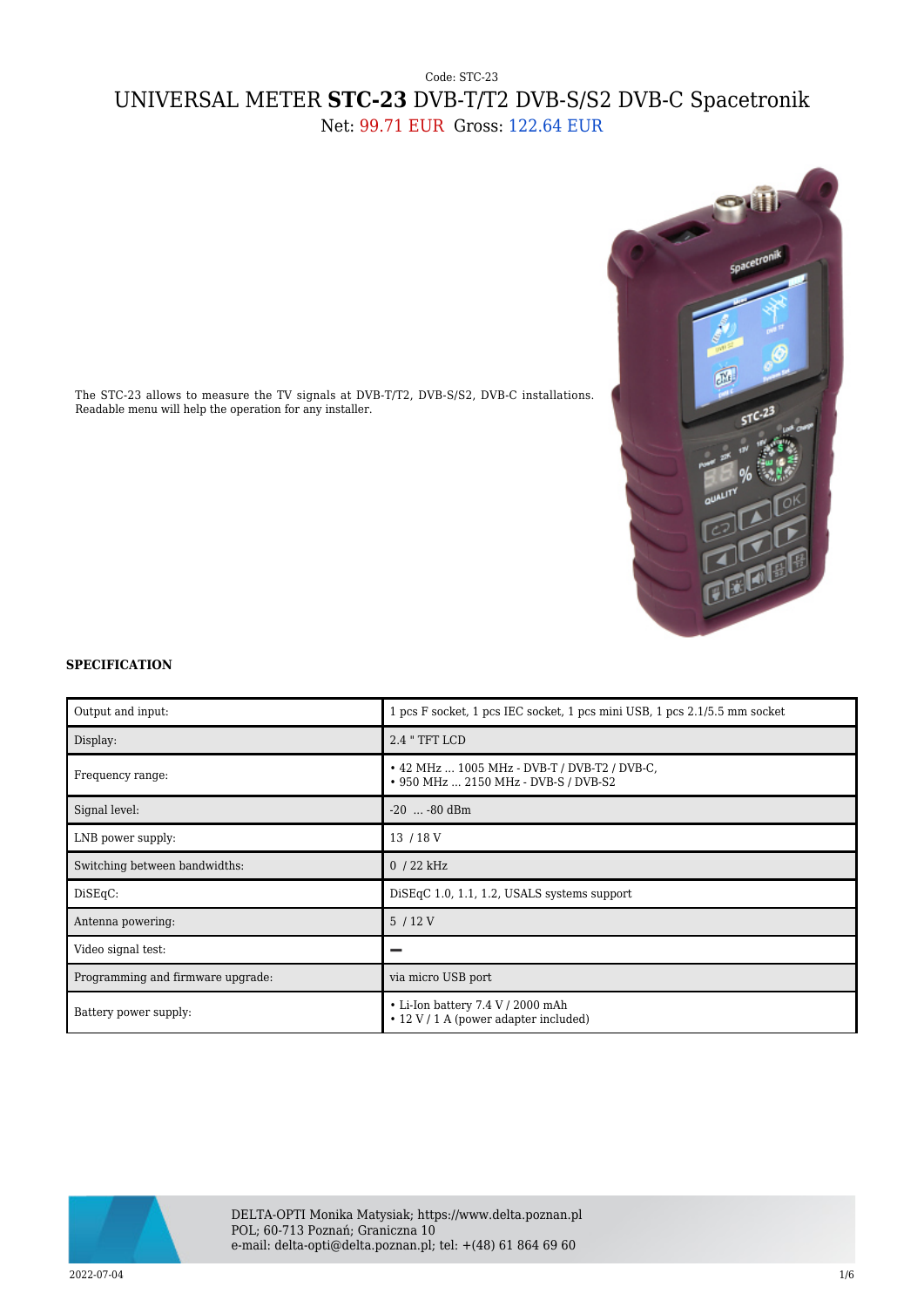| Main features:        | • Measurement of signal strength and quality<br>· Signal indicator : LED display / Beep signal<br>• Measurement of BER, MER<br>· Spectrum measurement mode<br>• LNB overvoltage protection<br>• LNB indicator and short-circuit protection<br>• Support for a satellite dish motor<br>• UNICABLE technology support<br>· Signal lock audible notification<br>• Clear graphical interface<br>• OSD menu full in Polish<br>• Car charger included in the kit<br>• Long standby time<br>• Low power consumption<br>• Compass<br>• Flashlight built-in<br>• Illuminated buttons<br>• Anti-shock silicone case |
|-----------------------|-----------------------------------------------------------------------------------------------------------------------------------------------------------------------------------------------------------------------------------------------------------------------------------------------------------------------------------------------------------------------------------------------------------------------------------------------------------------------------------------------------------------------------------------------------------------------------------------------------------|
| Weight:               | $0.3 \text{ kg}$                                                                                                                                                                                                                                                                                                                                                                                                                                                                                                                                                                                          |
| Dimensions:           | 170 x 93 x 42 mm                                                                                                                                                                                                                                                                                                                                                                                                                                                                                                                                                                                          |
| Supported languages:  | Polish, English, Spanish, Portuguese, Russian, French                                                                                                                                                                                                                                                                                                                                                                                                                                                                                                                                                     |
| Manufacturer / Brand: | Spacetronik                                                                                                                                                                                                                                                                                                                                                                                                                                                                                                                                                                                               |
| Guarantee:            | 2 years                                                                                                                                                                                                                                                                                                                                                                                                                                                                                                                                                                                                   |

## **PRESENTATION**



Side view:

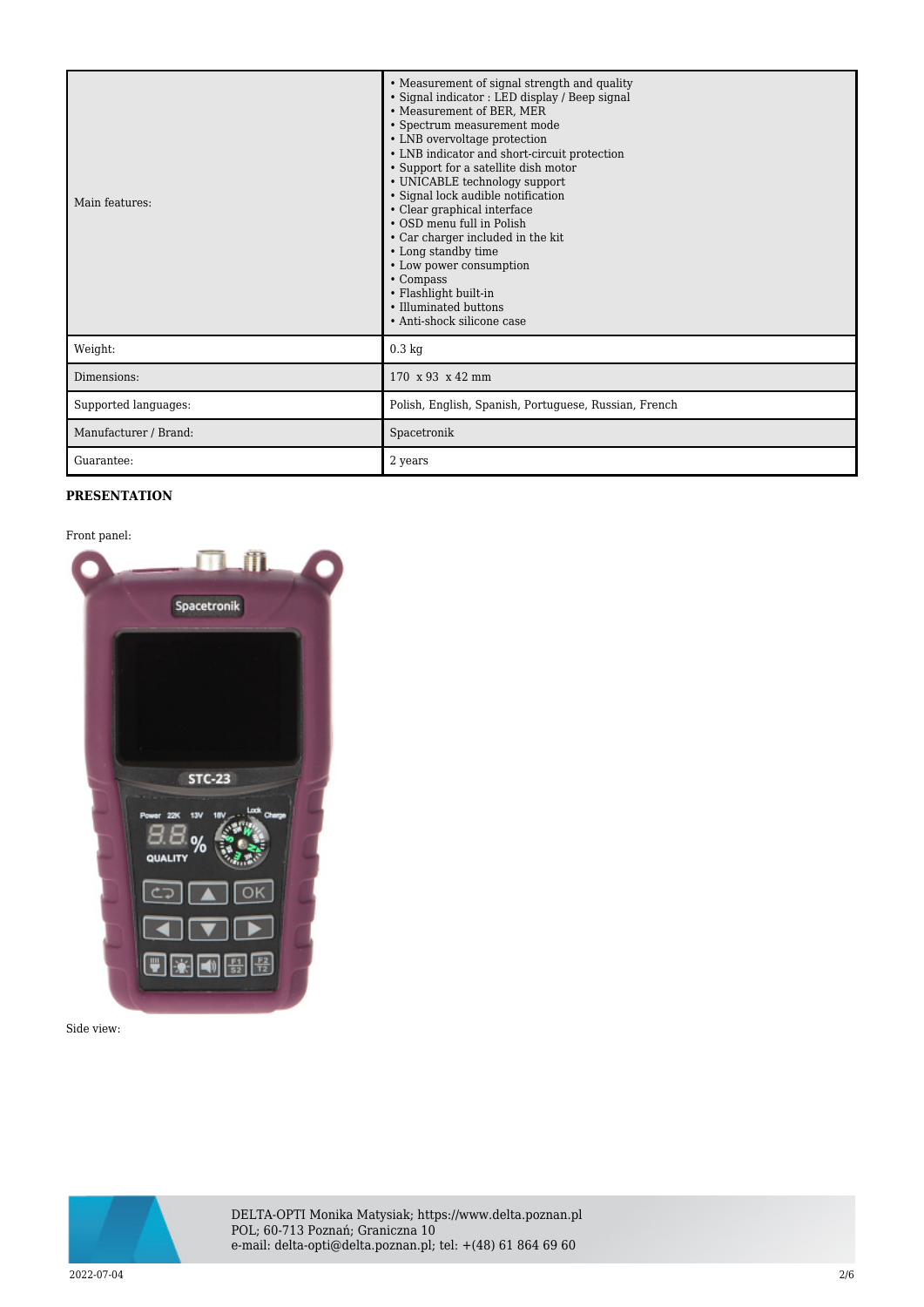

Top view:



Rear view:





DELTA-OPTI Monika Matysiak; https://www.delta.poznan.pl POL; 60-713 Poznań; Graniczna 10 e-mail: delta-opti@delta.poznan.pl; tel: +(48) 61 864 69 60

 $2022$ -07-04  $3/6$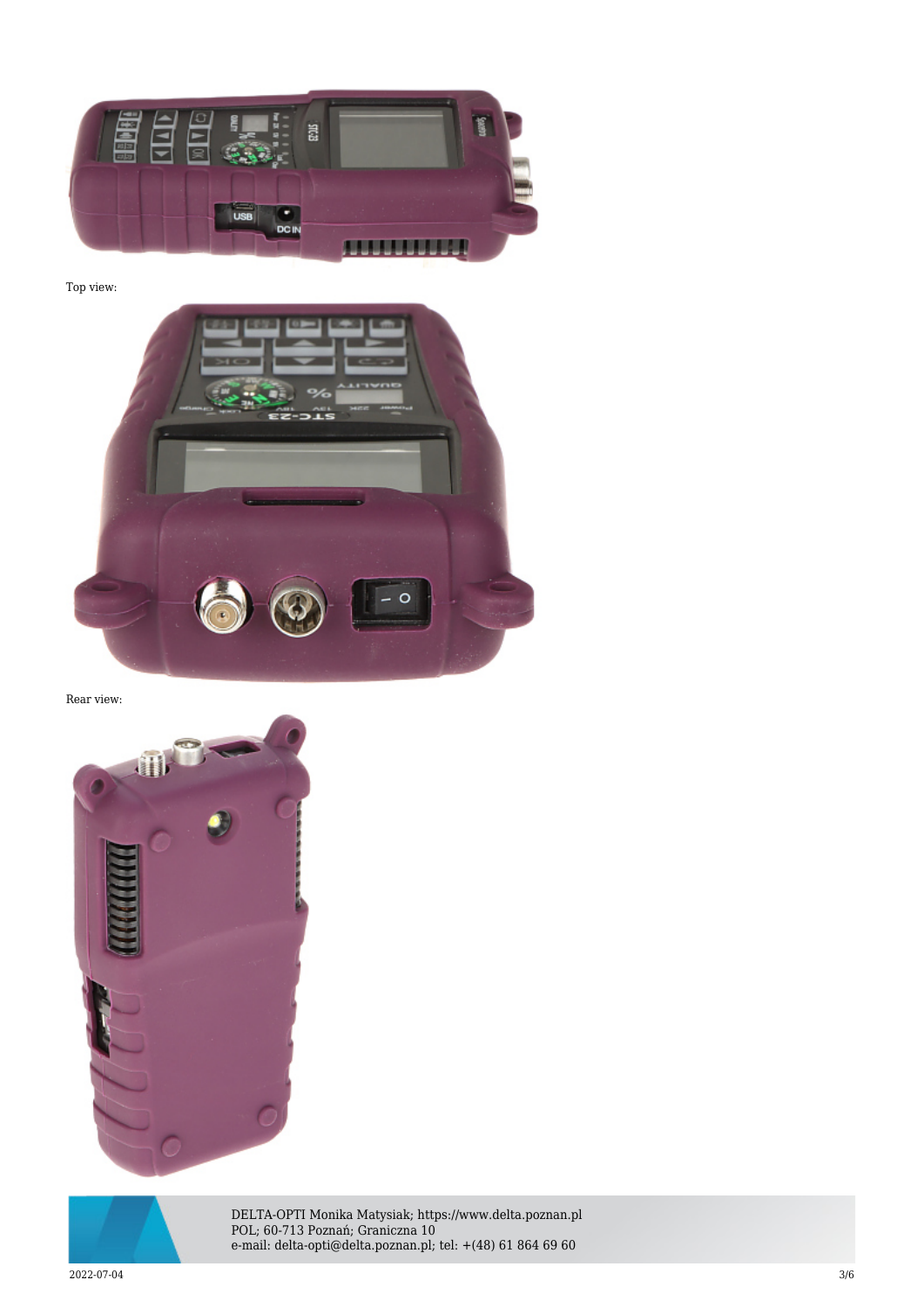## OSD menu:

| DVB S2                           | <b>DVB T2</b>     |
|----------------------------------|-------------------|
| $C_{\text{ABL}}$<br><b>DVB C</b> | <b>System Set</b> |

| <b>Sat Setting</b> |  |
|--------------------|--|
| <b>Sat Manage</b>  |  |
| <b>Signal Scan</b> |  |
| <b>Motor Set</b>   |  |
| <b>Spectrum</b>    |  |
| <b>Loop Search</b> |  |
| Tools              |  |

**TELEVIS** 

| Sat Setting      |             |  |  |  |
|------------------|-------------|--|--|--|
| <b>Sat Name</b>  | ChinaSat 6B |  |  |  |
| Longitude        | E 115.5     |  |  |  |
| <b>Lnb</b> Freq  | 05150/05150 |  |  |  |
| <b>Lnb Power</b> | 13V/18V     |  |  |  |
| 22K              | <b>AUTO</b> |  |  |  |
| Type             | DiSEqC      |  |  |  |
| DiSEqC           | $1.0$ [3]   |  |  |  |
| Motor            | OFF         |  |  |  |

|      | <b>Sat Manage</b>                            |
|------|----------------------------------------------|
| 001  | E 26.0 Badr                                  |
|      | 002 W 7.0 Nilesat 201                        |
| DU S | E 13.0 HotBird                               |
|      | E 52.5 YAHSAT                                |
|      | 05 E 53.0 Express AM6                        |
|      | E 42.0 Turksat                               |
|      | [F1] Add [F2] Del [►] TP<br><b>JOKI Edit</b> |

|     | <b>Sat Manage</b>                            |
|-----|----------------------------------------------|
| 013 | E 9.0 Eutelsat 9                             |
|     | E 10.0 Eutelsat 10                           |
|     | E 16.0 Eutelsat 16                           |
|     | E 19.2 Astra 1                               |
|     | E 21.5 Eutelsat 21                           |
|     | E 23.5 Astra 3                               |
|     | [F1] Add [F2] Del [▶] TP<br><b>JOKI Edit</b> |

| Signal Scan                                                                                                                           |                            |
|---------------------------------------------------------------------------------------------------------------------------------------|----------------------------|
| SAT : ChinaSat 6B<br>$\frac{1}{2}$ 02<br><b>TP</b><br>03709 V 10920<br>LNB : 05150 05150<br>D1.0:3 FEC:<br>3/4<br>D1.1: OFF BER: 0.0E | PWR:<br>dBuV<br>S/N:<br>dB |
| $s$ :<br>o.                                                                                                                           | 76%<br>52%                 |



DELTA-OPTI Monika Matysiak; https://www.delta.poznan.pl POL; 60-713 Poznań; Graniczna 10 e-mail: delta-opti@delta.poznan.pl; tel: +(48) 61 864 69 60

 $2022$ -07-04  $4/6$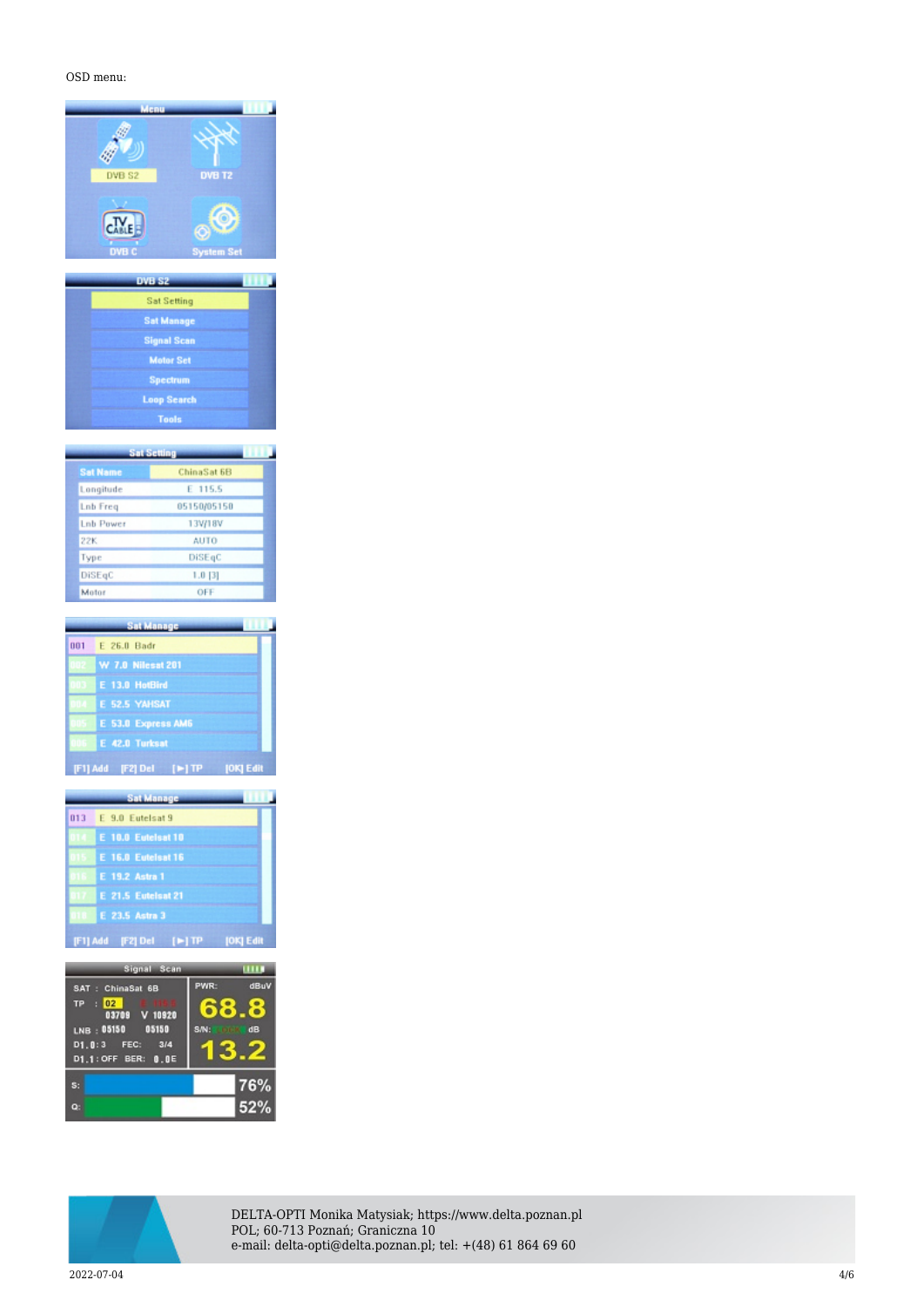|    |                  |  |                      | Motor Set         |           |           |     |
|----|------------------|--|----------------------|-------------------|-----------|-----------|-----|
|    | Sat Name         |  |                      | TelStar 18 -Ku    |           |           |     |
|    | Transponder      |  | (9/17) 12345 V 43000 |                   |           |           |     |
|    | Motor            |  |                      | <b>DiSEgc 1.2</b> |           |           |     |
|    | Position N       |  | 1/64                 |                   |           |           |     |
|    | West             |  |                      | Save N            |           | East      |     |
|    | <b>Auto West</b> |  | ref to               |                   | $\bullet$ | Auto East |     |
| S: |                  |  |                      |                   |           |           | 72% |
| Q: |                  |  |                      |                   |           |           | 86% |

|                | Motor Set       |        |   |                      |     |
|----------------|-----------------|--------|---|----------------------|-----|
|                | Sat Name        |        |   | TelStar 18 -Ku       |     |
|                | Transponder     |        |   | (9/17) 12345 V 43000 |     |
|                | Motor           |        |   | <b>USALS</b>         |     |
|                | Local Longitude |        | w | 3276.7               |     |
|                | Local Longitude |        | s | 3276.7               |     |
|                |                 | Goto X |   |                      |     |
| $s$ :          |                 |        |   |                      | 72% |
| $\mathbf{O}$ : |                 |        |   |                      | 86% |







| <b>Country</b><br>Channel NO. | Poland<br>r,     |  |
|-------------------------------|------------------|--|
| Frequency                     | 177500KHz        |  |
| BandWidth                     | 7MH <sub>2</sub> |  |
| Antenna                       | OFF              |  |



DELTA-OPTI Monika Matysiak; https://www.delta.poznan.pl POL; 60-713 Poznań; Graniczna 10 e-mail: delta-opti@delta.poznan.pl; tel: +(48) 61 864 69 60

 $2022$ -07-04  $5/6$